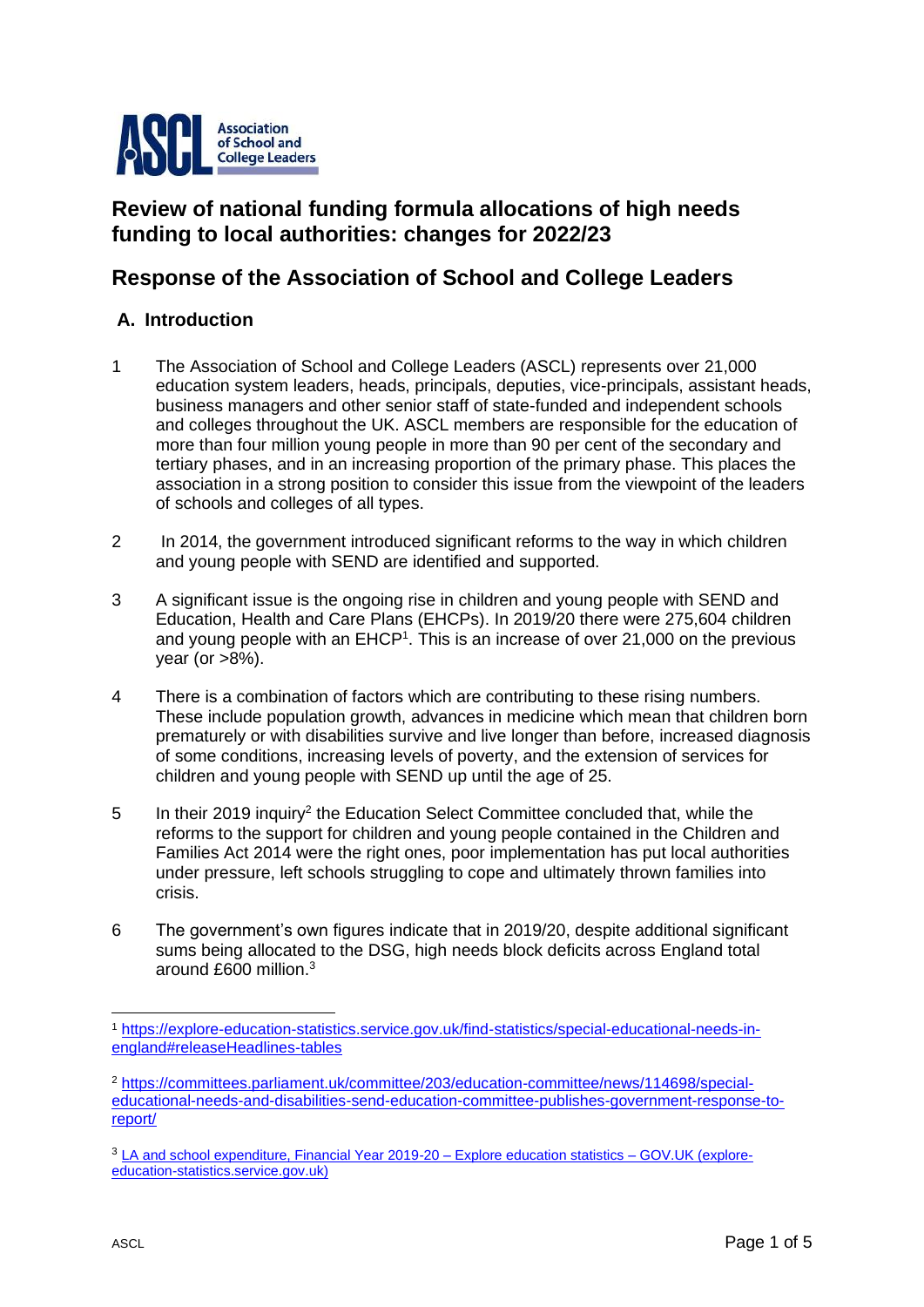7 We therefore welcome the review of the high need block funding formula. We acknowledge that this first stage of review has relatively narrow scope, given the funding years that these proposals are intended to impact. However, our responses to your specific questions are also given in the context of a fuller review with broader reach, that we hope will follow.

### **B. Response to specific questions**

**Q1: Do you agree that we should replace the current lump sum included in the formula calculation with an amount calculated on the basis of actual local authority expenditure, as reported by each local authority?**

| Agree           |  |
|-----------------|--|
| <b>Disagree</b> |  |
| Unsure          |  |

- 8 Historically the spending patterns of local authorities have been shaped by the funding available to them. This indicates that use of the historic spend lump sum is not a reliable proxy for need. In that context it is very difficult to say whether a move to use the actual spend in 2017/18 will bring available funding closer to or further away from the level of expenditure required to meet need in the funding year 2022/23.
- 9 We understand that there was a need to protect existing programmes of support when the high needs formula methodology was first introduced in 2018/19. However, our view is that we should be pursuing assimilation to a methodology that is more responsive to current need. Historic spend data used in the formula is, at best, out of date and cannot meet the government's desire to deliver equity for children and young people across the country, regardless of where they live.

#### **Q2: Do you think that we should increase the percentage of actual expenditure in 2017-18 included in the funding formula calculation, or leave it at 50%?**

| Increase the percentage        |
|--------------------------------|
| Keep the percentage at 50%     |
| <b>Decrease the percentage</b> |
| Unsure or other                |

- 10 We do not think that historic spend is a reliable proxy, particularly as the data used to support the factor ages (current data is 2017/18). Equally we do not think that historic spend data should be updated and used going forward because of the risk of perverse incentives around the inflation of spending plans to secure higher levels of funding in the future. We think this factor should be phased out.
- 11 In their report 'Have we reached the tipping point', the LGA / Isos point out that, alongside legislative change, population growth has had an impact on the demand for SEND provision. Evidence indicates that population growth is not uniform across England and therefore some local areas have seen greater increases in population than others. This inevitably creates greater inequity in a distribution formula that is weighted significantly to historic spend and not factors more able to respond to current need, such as population factor.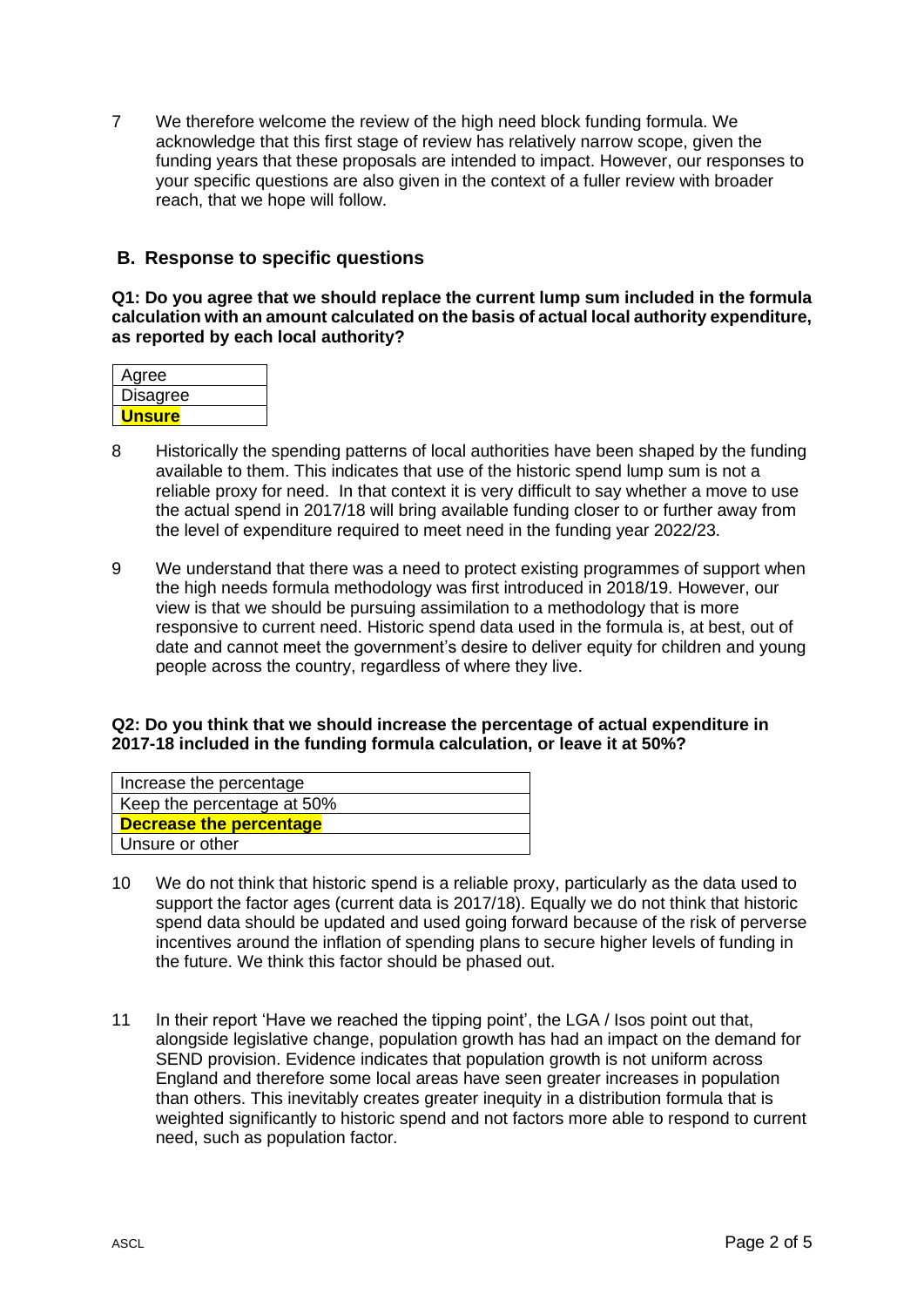12 If there are concerns about the formula sustaining a compromise between stability and reflecting current need, we would suggest that the historic spend lump sum is allowed to reduce over time as a proportion of the total allocation. We would expect that in this scenario the funding floor factor would continue to protect individual LA allocations. All new funding would continue to be allocated towards the more responsive factors available within the formula, which should reflect current need.

#### **Q3: To what extent do you agree that the funding formula should include factors that reflect historical local demand for and supply of SEND and AP provision?**

| Strongly agree             |
|----------------------------|
| Agree                      |
| Neither agree nor disagree |
| <b>Disagree</b>            |
| <b>Strongly disagree</b>   |

- 13 High needs funding should be allocated on a formula basis that correlates to local need. This means that that factors must be agile and responsive rather than historic.
- 14 The inequity of the current distribution methodology is exacerbated by ambiguity and legacy underfunding.
- 15 It is ambiguous because, while the DSG is ringfenced, the blocks within it are not, and local flexibility means that the high needs block continues to be supported by the schools block. Despite this in 2019/20 the national high needs block deficit had risen to just below £600 million.
- 16 Legacy underfunding and inconsistency (across England) of provision, both in terms of the cost model and programmes of support, mean that it can be difficult to know what works well and represents value for money. The use of factors that reflect historical spend will bake in this inequity.
- 17 More work needs to be done to develop a system of benchmarks that can be used to determine responsive proxies and inform an equitable distribution formula. We are optimistic that the current SEND review will be helpful on this issue.

#### **Q4: Do you agree with our proposal to update the low attainment factors using data from 2016, and to substitute the most recent 2019 data in place of the missing 2020 attainment data?**

| Agree                                                             |
|-------------------------------------------------------------------|
| Disagree – calculate in the same way as last year                 |
| Disagree – other (please provide further details in the comments) |
| Unsure                                                            |

- 18 We think it is right to use a rolling average as this approach will smooth out the impact of uncharacteristic spikes or dips in performance and emphasise longer term trends. However, we think that to double the weighting of one year in the series will be counterproductive. It is possible that 2019 could be a year when performance spiked or dipped uncharacteristically.
- 19 We think that the formula should consider using a four-year average (2016-19) for distribution in 2022/23 and 2023/24.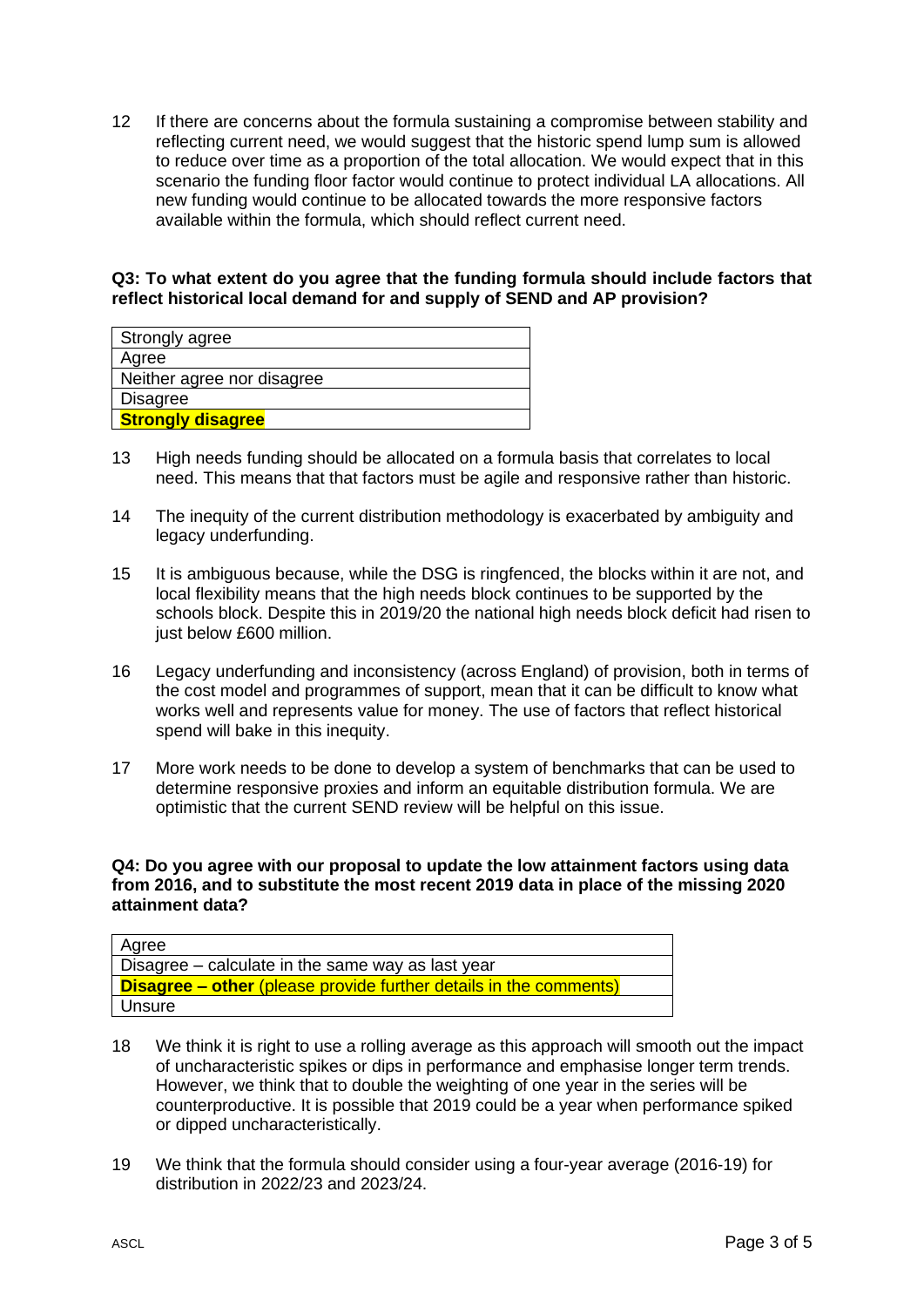20 However, we also think that the formula should use the most recent data available. To offset the compromise we are suggesting above, the DfE could consider reducing the weighting that this factor currently carries (around 7.5%) and apply additional weighting to the population factor.

#### **Q5: SEND and AP proxies. If you wish to offer ideas on factors that could be added to the current formula, or that could replace the current proxies, please provide further details in the comments box below.**

- 21 Without the availability of modelling to indicate the influence of adding and/or replacing proxies on the national distribution, it is extremely difficult to make recommendations. However, we would ask that the Department considers the impact of the following proxies and in particular their agility in terms of potential to make the formula more responsive to current, local need.
- 22 We think the population proxy should reflect the age range supported by the funding pot. Although the remit of the high needs block has been expanded to include provision of support for children and young people aged 0-25, the population data used has not. The current formula uses population data for 2-18 year olds.
- 23 We think consideration should be given to increasing the weighting given to the population factor in the formula. Evidence indicates that demographic trend is a good indicator of demand for SEND support. In that regard, an increase in the pupil population will be reflected in an increase in demand for SEND support.
- 24 We think that the child poverty index should be considered for use as a proxy. Isos research for the DfE on developing a high needs funding formula ('Research on funding for young people with special educational needs, 2015') showed that there is very strong correlation between levels of deprivation in a local area and levels of SEND. The Institute of Fiscal Studies report 'Living standards, poverty and inequality in the UK: 2017-18 to 2021-22' projected that absolute child poverty is expected to increase between 2015-16 and 2021-22 by 4.1%.
- 25 The experience of ASCL members suggests that paucity of funding has led to a reduction in early intervention strategies being put in place, and a propensity to view the EHCP as a route to funding. We think effort should be made to reverse these trends.
- 26 We think that DfE should consider using premature birth data. Evidence shows that advances in medical science have resulted in children with life-limiting conditions having a longer life expectancy. In addition, the survival rate of premature babies has increased, which often leads to developmental complications.

#### **Q6: Please provide any information that you consider we should take into account in assessing the equalities impact of the proposals for change.**

27 Our comments here relate to high needs funding, but refer more broadly to future policy changes that are in development. These include implications for the flexibilities currently available to LAs to move money between blocks of the DSG to meet need. We are including this here because we believe that the risk of inequality should be considered at every opportunity.